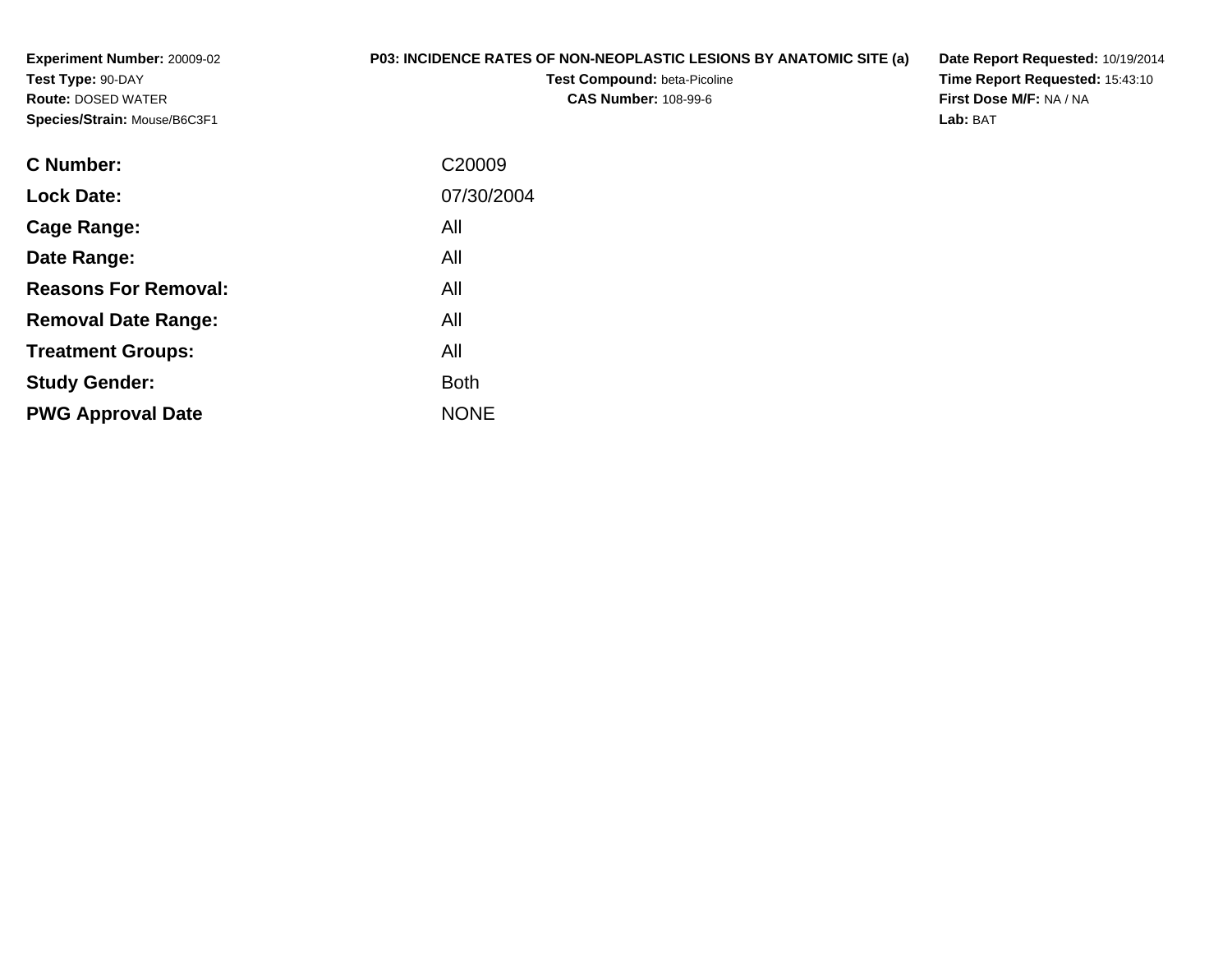| Experiment Number: 20009-02                          | P03: INCIDENCE RATES OF NON-NEOPLASTIC LESIONS BY ANATOMIC SITE (a)<br>Test Compound: beta-Picoline |            |                             |                    |                         | Date Report Requested: 10/19/2014 |  |  |
|------------------------------------------------------|-----------------------------------------------------------------------------------------------------|------------|-----------------------------|--------------------|-------------------------|-----------------------------------|--|--|
| Test Type: 90-DAY                                    |                                                                                                     |            |                             |                    |                         | Time Report Requested: 15:43:10   |  |  |
| <b>Route: DOSED WATER</b>                            |                                                                                                     |            | <b>CAS Number: 108-99-6</b> |                    | First Dose M/F: NA / NA |                                   |  |  |
| Species/Strain: Mouse/B6C3F1                         |                                                                                                     |            |                             | Lab: BAT           |                         |                                   |  |  |
| <b>B6C3F1 Mouse MALE</b>                             | 0<br>MG/L                                                                                           | MG/L<br>78 | <b>MG/L</b><br>156          | <b>MG/L</b><br>312 | 625<br>MG/L             | <b>MG/L</b><br>1250               |  |  |
| <b>Disposition Summary</b>                           |                                                                                                     |            |                             |                    |                         |                                   |  |  |
| <b>Animals Initially In Study</b>                    | 10                                                                                                  | 10         | 10                          | 10                 | 10                      | 10                                |  |  |
| <b>Early Deaths</b>                                  |                                                                                                     |            |                             |                    |                         |                                   |  |  |
| <b>Survivors</b>                                     |                                                                                                     |            |                             |                    |                         |                                   |  |  |
| <b>Terminal Sacrifice</b>                            | 10                                                                                                  | 10         | 10                          | 10                 | 10                      | 10                                |  |  |
| <b>Animals Examined Microscopically</b>              | 10                                                                                                  | 10         | 10                          | 10                 | 10                      | 10                                |  |  |
| <b>ALIMENTARY SYSTEM</b>                             |                                                                                                     |            |                             |                    |                         |                                   |  |  |
| Esophagus                                            | (10)                                                                                                | (0)        | (0)                         | (0)                | (0)                     | (10)                              |  |  |
| Gallbladder                                          | (10)                                                                                                | (0)        | (0)                         | (0)                | (0)                     | (10)                              |  |  |
| Intestine Large, Cecum                               | (10)                                                                                                | (0)        | (0)                         | (0)                | (0)                     | (10)                              |  |  |
| Intestine Large, Colon                               | (10)                                                                                                | (0)        | (0)                         | (0)                | (0)                     | (10)                              |  |  |
| Intestine Large, Rectum                              | (10)                                                                                                | (0)        | (0)                         | (0)                | (0)                     | (10)                              |  |  |
| Intestine Small, Duodenum                            | (10)                                                                                                | (0)        | (0)                         | (0)                | (0)                     | (10)                              |  |  |
| Intestine Small, Ileum                               | (10)                                                                                                | (0)        | (0)                         | (0)                | (0)                     | (10)                              |  |  |
| Intestine Small, Jejunum                             | (10)                                                                                                | (0)        | (0)                         | (0)                | (0)                     | (10)                              |  |  |
| Liver                                                | (10)                                                                                                | (0)        | (0)                         | (0)                | (0)                     | (10)                              |  |  |
| Inflammation, Chronic                                | 3(30%)                                                                                              |            |                             |                    |                         | 3(30%)                            |  |  |
| Pancreas                                             | (10)                                                                                                | (0)        | (0)                         | (0)                | (0)                     | (10)                              |  |  |
| <b>Salivary Glands</b>                               | (10)                                                                                                | (0)        | (0)                         | (0)                | (0)                     | (10)                              |  |  |
| Stomach, Forestomach                                 | (10)                                                                                                | (0)        | (0)                         | (0)                | (0)                     | (10)                              |  |  |
| Stomach, Glandular                                   | (10)                                                                                                | (0)        | (0)                         | (0)                | (0)                     | (10)                              |  |  |
| CARDIOVASCULAR SYSTEM                                |                                                                                                     |            |                             |                    |                         |                                   |  |  |
| <b>Blood Vessel</b>                                  | (9)                                                                                                 | (0)        | (0)                         | (0)                | (0)                     | (10)                              |  |  |
| Heart                                                | (10)                                                                                                | (0)        | (0)                         | (0)                | (0)                     | (10)                              |  |  |
| Myocardium, Infiltration Cellular,<br>Mononuclear CI |                                                                                                     |            |                             |                    |                         | 2(20%)                            |  |  |
| <b>ENDOCRINE SYSTEM</b>                              |                                                                                                     |            |                             |                    |                         |                                   |  |  |
| <b>Adrenal Cortex</b>                                | (10)                                                                                                | (0)        | (0)                         | (0)                | (0)                     | (10)                              |  |  |
| <b>Adrenal Medulla</b>                               | (10)                                                                                                | (0)        | (0)                         | (0)                | (0)                     | (10)                              |  |  |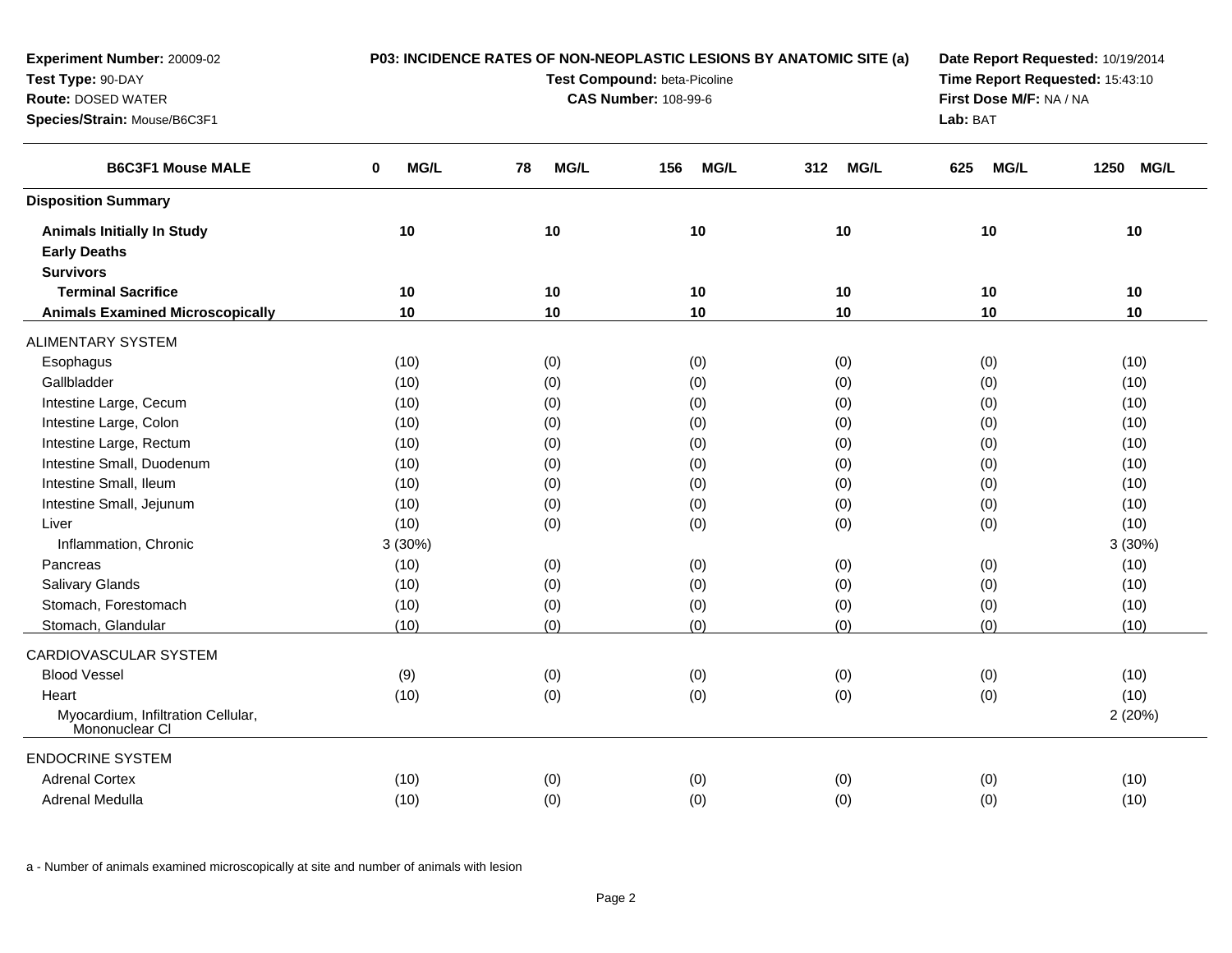| <b>Route: DOSED WATER</b><br>Species/Strain: Mouse/B6C3F1 |                  | P03: INCIDENCE RATES OF NON-NEOPLASTIC LESIONS BY ANATOMIC SITE (a)<br>Date Report Requested: 10/19/2014<br>Time Report Requested: 15:43:10<br>First Dose M/F: NA / NA<br>Lab: BAT |                    |                    |                    |                     |
|-----------------------------------------------------------|------------------|------------------------------------------------------------------------------------------------------------------------------------------------------------------------------------|--------------------|--------------------|--------------------|---------------------|
| <b>B6C3F1 Mouse MALE</b>                                  | <b>MG/L</b><br>0 | <b>MG/L</b><br>78                                                                                                                                                                  | <b>MG/L</b><br>156 | <b>MG/L</b><br>312 | <b>MG/L</b><br>625 | 1250<br><b>MG/L</b> |
| Islets, Pancreatic                                        | (10)             | (0)                                                                                                                                                                                | (0)                | (0)                | (0)                | (10)                |
| Parathyroid Gland                                         | (6)              | (0)                                                                                                                                                                                | (0)                | (0)                | (0)                | (9)                 |
| Cyst                                                      |                  |                                                                                                                                                                                    |                    |                    |                    | $1(11\%)$           |
| <b>Pituitary Gland</b>                                    | (7)              | (0)                                                                                                                                                                                | (0)                | (0)                | (0)                | (10)                |
| <b>Thyroid Gland</b>                                      | (10)             | (0)                                                                                                                                                                                | (0)                | (0)                | (0)                | (10)                |
| Ectopic Thymus                                            |                  |                                                                                                                                                                                    |                    |                    |                    | $1(10\%)$           |
| <b>GENERAL BODY SYSTEM</b>                                |                  |                                                                                                                                                                                    |                    |                    |                    |                     |
| None                                                      |                  |                                                                                                                                                                                    |                    |                    |                    |                     |
| <b>GENITAL SYSTEM</b>                                     |                  |                                                                                                                                                                                    |                    |                    |                    |                     |
| Epididymis                                                | (10)             | (0)                                                                                                                                                                                | (0)                | (0)                | (0)                | (10)                |
| <b>Preputial Gland</b>                                    | (10)             | (0)                                                                                                                                                                                | (0)                | (0)                | (0)                | (10)                |
| Prostate                                                  | (10)             | (0)                                                                                                                                                                                | (0)                | (0)                | (0)                | (10)                |
| Seminal Vesicle                                           | (10)             | (0)                                                                                                                                                                                | (0)                | (0)                | (0)                | (10)                |
| <b>Testes</b>                                             | (10)             | (0)                                                                                                                                                                                | (0)                | (0)                | (0)                | (10)                |
| <b>HEMATOPOIETIC SYSTEM</b>                               |                  |                                                                                                                                                                                    |                    |                    |                    |                     |
| <b>Bone Marrow</b>                                        | (10)             | (0)                                                                                                                                                                                | (0)                | (0)                | (0)                | (10)                |
| Lymph Node, Mandibular                                    | (10)             | (0)                                                                                                                                                                                | (0)                | (0)                | (0)                | (9)                 |
| Lymph Node, Mesenteric                                    | (10)             | (0)                                                                                                                                                                                | (0)                | (0)                | (0)                | (10)                |
| Spleen                                                    | (10)             | (0)                                                                                                                                                                                | (0)                | (0)                | (0)                | (10)                |
| Thymus                                                    | (10)             | (0)                                                                                                                                                                                | (0)                | (0)                | (0)                | (10)                |
| <b>INTEGUMENTARY SYSTEM</b>                               |                  |                                                                                                                                                                                    |                    |                    |                    |                     |
| Skin                                                      | (10)             | (0)                                                                                                                                                                                | (0)                | (0)                | (0)                | (10)                |
| MUSCULOSKELETAL SYSTEM                                    |                  |                                                                                                                                                                                    |                    |                    |                    |                     |
| <b>Bone</b>                                               | (10)             | (0)                                                                                                                                                                                | (0)                | (0)                | (0)                | (10)                |
| NERVOUS SYSTEM                                            |                  |                                                                                                                                                                                    |                    |                    |                    |                     |
| <b>Brain</b>                                              | (10)             | (0)                                                                                                                                                                                | (0)                | (0)                | (0)                | (10)                |

RESPIRATORY SYSTEM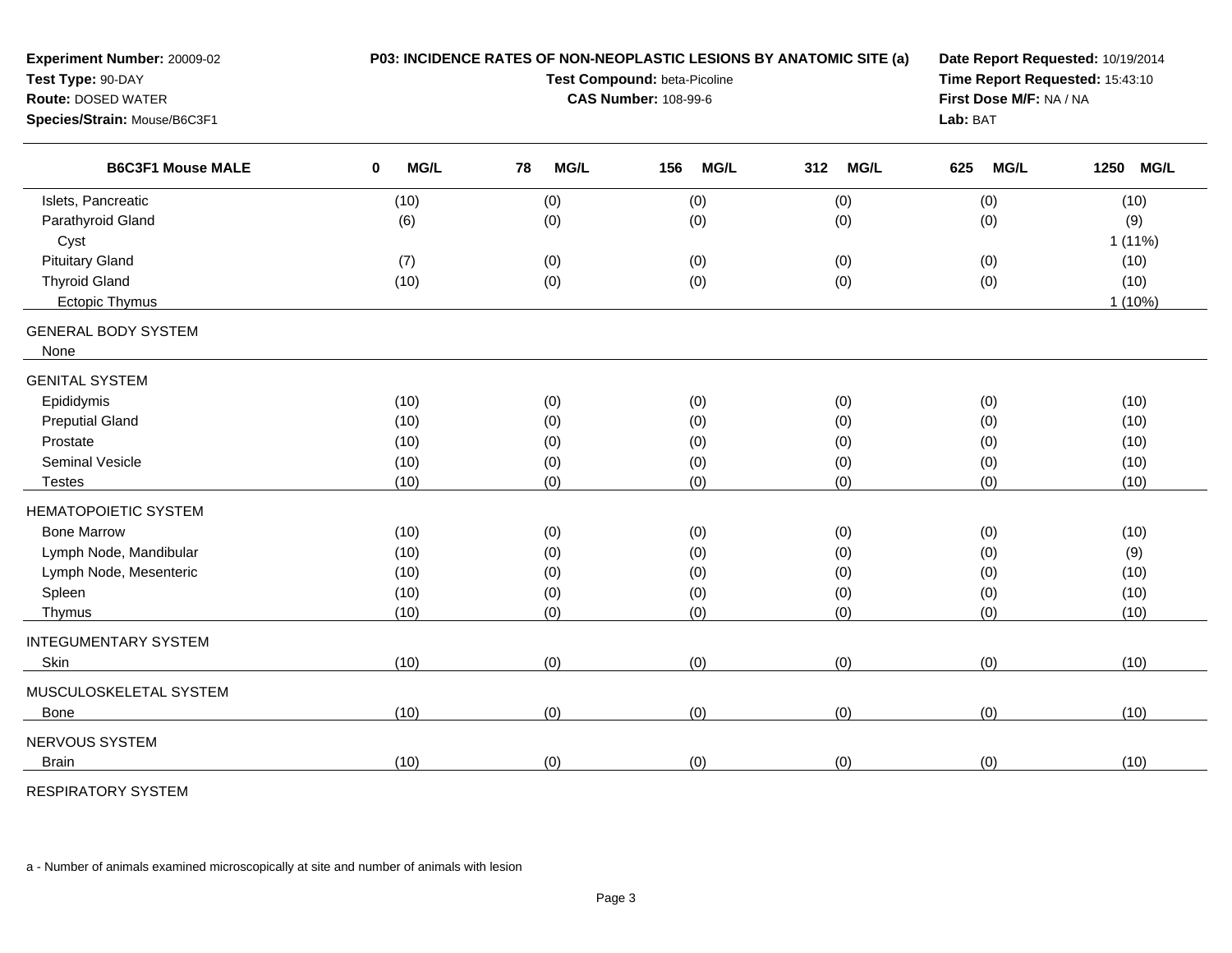| Experiment Number: 20009-02<br>Test Type: 90-DAY<br><b>Route: DOSED WATER</b><br>Species/Strain: Mouse/B6C3F1 |                  | P03: INCIDENCE RATES OF NON-NEOPLASTIC LESIONS BY ANATOMIC SITE (a)<br>Test Compound: beta-Picoline<br><b>CAS Number: 108-99-6</b> | Date Report Requested: 10/19/2014<br>Time Report Requested: 15:43:10<br>First Dose M/F: NA / NA<br>Lab: BAT |                    |                    |                     |
|---------------------------------------------------------------------------------------------------------------|------------------|------------------------------------------------------------------------------------------------------------------------------------|-------------------------------------------------------------------------------------------------------------|--------------------|--------------------|---------------------|
| <b>B6C3F1 Mouse MALE</b>                                                                                      | <b>MG/L</b><br>0 | <b>MG/L</b><br>78                                                                                                                  | <b>MG/L</b><br>156                                                                                          | 312<br><b>MG/L</b> | 625<br><b>MG/L</b> | <b>MG/L</b><br>1250 |
| Lung                                                                                                          | (10)             | (0)                                                                                                                                | (0)                                                                                                         | (0)                | (0)                | (10)                |
| Inflammation                                                                                                  | $1(10\%)$        |                                                                                                                                    |                                                                                                             |                    |                    |                     |
| Nose                                                                                                          | (10)             | (0)                                                                                                                                | (0)                                                                                                         | (0)                | (0)                | (10)                |
| Trachea                                                                                                       | (10)             | (0)                                                                                                                                | (0)                                                                                                         | (0)                | (0)                | (10)                |
| SPECIAL SENSES SYSTEM                                                                                         |                  |                                                                                                                                    |                                                                                                             |                    |                    |                     |
| Eye                                                                                                           | (10)             | (0)                                                                                                                                | (0)                                                                                                         | (0)                | (0)                | (10)                |
| <b>Harderian Gland</b>                                                                                        | (10)             | (0)                                                                                                                                | (0)                                                                                                         | (0)                | (0)                | (10)                |
| URINARY SYSTEM                                                                                                |                  |                                                                                                                                    |                                                                                                             |                    |                    |                     |
| Kidney                                                                                                        | (10)             | (10)                                                                                                                               | (10)                                                                                                        | (10)               | (10)               | (10)                |
| Infiltration Cellular, Mononuclear CI                                                                         |                  |                                                                                                                                    |                                                                                                             | $1(10\%)$          |                    | 2(20%)              |
| Mineralization                                                                                                | 2(20%)           |                                                                                                                                    |                                                                                                             |                    |                    | $1(10\%)$           |
| Nephropathy                                                                                                   | $1(10\%)$        | 2(20%)                                                                                                                             | $1(10\%)$                                                                                                   | $1(10\%)$          | 2(20%)             | 2(20%)              |
| Renal Tubule, Casts Protein                                                                                   | $1(10\%)$        |                                                                                                                                    |                                                                                                             |                    |                    |                     |
| <b>Urinary Bladder</b>                                                                                        | (10)             | (0)                                                                                                                                | (0)                                                                                                         | (0)                | (0)                | (10)                |

## \*\*\*END OF MALE DATA\*\*\*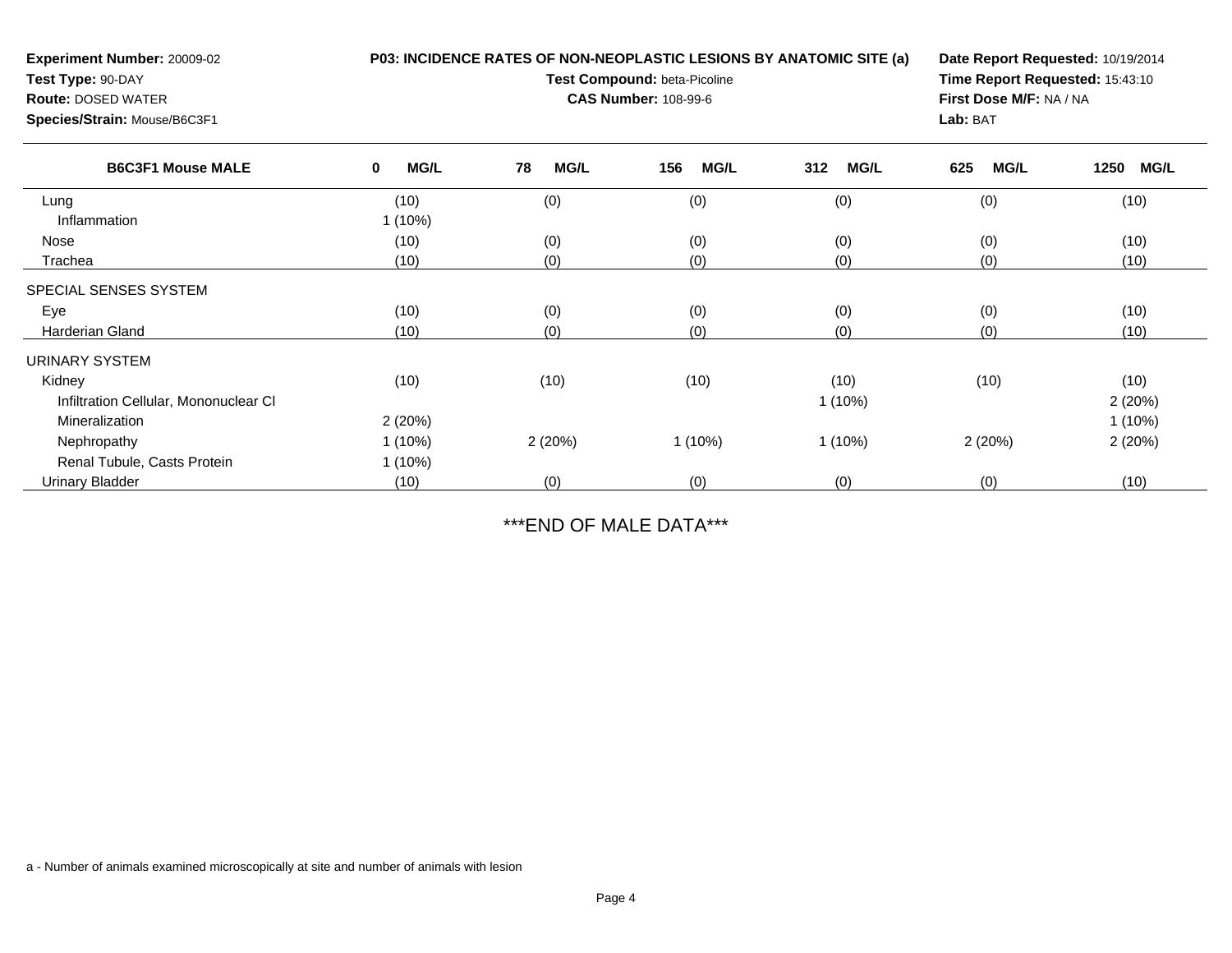| Experiment Number: 20009-02             | P03: INCIDENCE RATES OF NON-NEOPLASTIC LESIONS BY ANATOMIC SITE (a) |                                                        |                                 |                    | Date Report Requested: 10/19/2014 |           |  |
|-----------------------------------------|---------------------------------------------------------------------|--------------------------------------------------------|---------------------------------|--------------------|-----------------------------------|-----------|--|
| Test Type: 90-DAY                       |                                                                     | Test Compound: beta-Picoline                           | Time Report Requested: 15:43:10 |                    |                                   |           |  |
| <b>Route: DOSED WATER</b>               |                                                                     | <b>CAS Number: 108-99-6</b><br>First Dose M/F: NA / NA |                                 |                    |                                   |           |  |
| Species/Strain: Mouse/B6C3F1            |                                                                     |                                                        |                                 |                    | Lab: BAT                          |           |  |
| <b>B6C3F1 Mouse FEMALE</b>              | <b>MG/L</b><br>0                                                    | MG/L<br>78                                             | <b>MG/L</b><br>156              | <b>MG/L</b><br>312 | <b>MG/L</b><br>625                | 1250 MG/L |  |
| <b>Disposition Summary</b>              |                                                                     |                                                        |                                 |                    |                                   |           |  |
| <b>Animals Initially In Study</b>       | $10$                                                                | 10                                                     | 10                              | 10                 | 10                                | 10        |  |
| <b>Early Deaths</b>                     |                                                                     |                                                        |                                 |                    |                                   |           |  |
| <b>Survivors</b>                        |                                                                     |                                                        |                                 |                    |                                   |           |  |
| <b>Terminal Sacrifice</b>               | 10                                                                  | 10                                                     | 10                              | 10                 | 10                                | 10        |  |
| <b>Animals Examined Microscopically</b> | 10                                                                  | 10                                                     | 10                              | 10                 | 10                                | 10        |  |
| <b>ALIMENTARY SYSTEM</b>                |                                                                     |                                                        |                                 |                    |                                   |           |  |
| Esophagus                               | (10)                                                                | (0)                                                    | (0)                             | (0)                | (0)                               | (10)      |  |
| Gallbladder                             | (10)                                                                | (0)                                                    | (0)                             | (0)                | (0)                               | (10)      |  |
| Intestine Large, Cecum                  | (10)                                                                | (0)                                                    | (0)                             | (0)                | (0)                               | (10)      |  |
| Intestine Large, Colon                  | (10)                                                                | (0)                                                    | (0)                             | (0)                | (0)                               | (10)      |  |
| Intestine Large, Rectum                 | (10)                                                                | (0)                                                    | (0)                             | (0)                | (0)                               | (10)      |  |
| Intestine Small, Duodenum               | (10)                                                                | (0)                                                    | (0)                             | (0)                | (0)                               | (10)      |  |
| Intestine Small, Ileum                  | (10)                                                                | (0)                                                    | (0)                             | (0)                | (0)                               | (10)      |  |
| Intestine Small, Jejunum                | (10)                                                                | (0)                                                    | (0)                             | (0)                | (0)                               | (10)      |  |
| Liver                                   | (10)                                                                | (0)                                                    | (0)                             | (0)                | (0)                               | (10)      |  |
| Inflammation, Chronic                   | 10 (100%)                                                           |                                                        |                                 |                    |                                   | 5 (50%)   |  |
| Pancreas                                | (10)                                                                | (0)                                                    | (0)                             | (0)                | (0)                               | (10)      |  |
| Infiltration Cellular, Mononuclear CI   | 1(10%)                                                              |                                                        |                                 |                    |                                   |           |  |
| Salivary Glands                         | (10)                                                                | (0)                                                    | (0)                             | (0)                | (0)                               | (10)      |  |
| Stomach, Forestomach                    | (10)                                                                | (0)                                                    | (0)                             | (0)                | (0)                               | (10)      |  |
| Stomach, Glandular                      | (10)                                                                | (0)                                                    | (0)                             | (0)                | (0)                               | (10)      |  |
| CARDIOVASCULAR SYSTEM                   |                                                                     |                                                        |                                 |                    |                                   |           |  |
| <b>Blood Vessel</b>                     | (10)                                                                | (0)                                                    | (0)                             | (0)                | (0)                               | (10)      |  |
| Heart                                   | (10)                                                                | (0)                                                    | (0)                             | (0)                | (0)                               | (10)      |  |
| <b>ENDOCRINE SYSTEM</b>                 |                                                                     |                                                        |                                 |                    |                                   |           |  |
| <b>Adrenal Cortex</b>                   | (10)                                                                | (0)                                                    | (0)                             | (0)                | (0)                               | (10)      |  |
| Adrenal Medulla                         | (10)                                                                | (0)                                                    | (0)                             | (0)                | (0)                               | (10)      |  |
|                                         |                                                                     |                                                        |                                 |                    |                                   |           |  |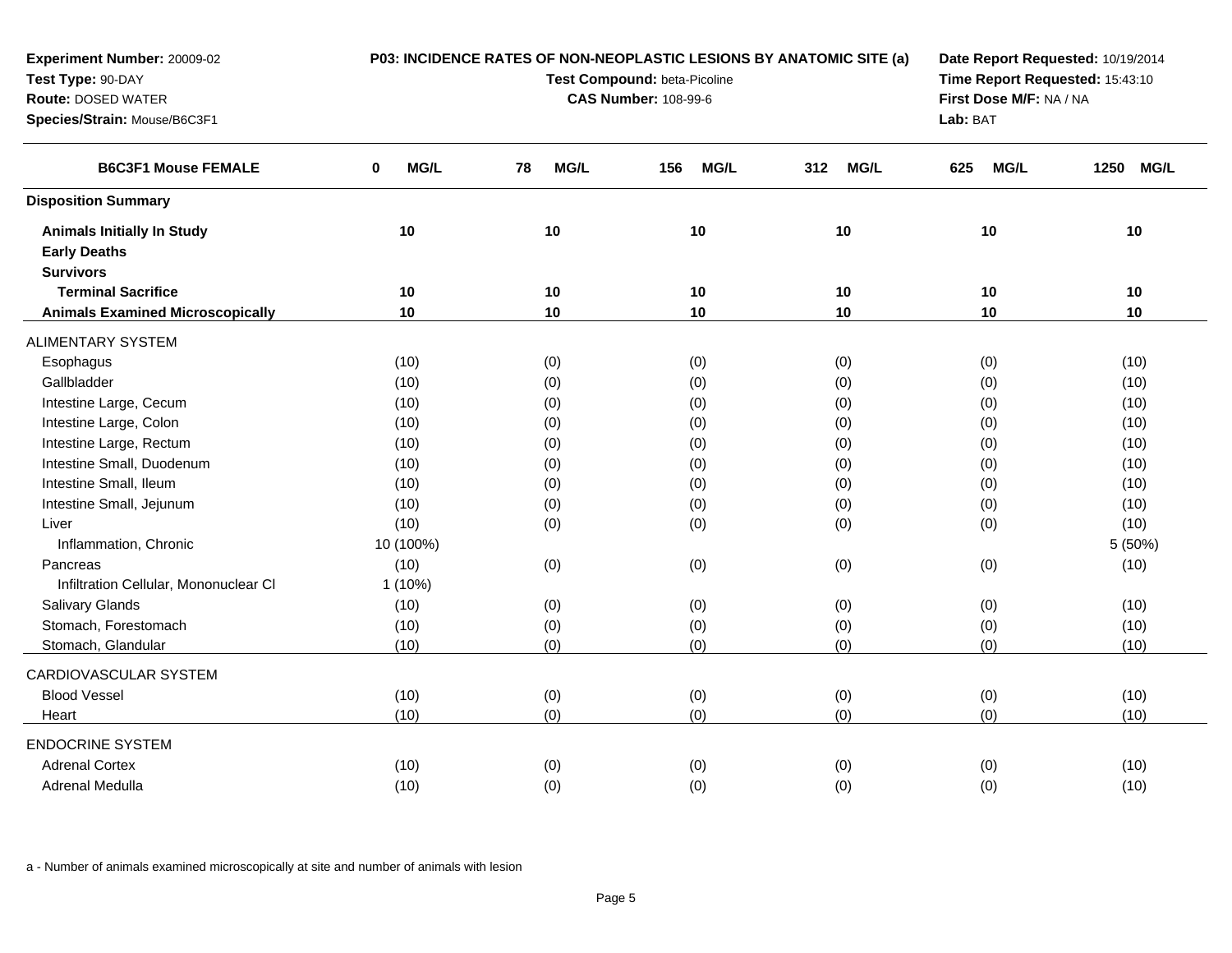| Experiment Number: 20009-02<br>Test Type: 90-DAY<br><b>Route: DOSED WATER</b><br>Species/Strain: Mouse/B6C3F1 |                     | P03: INCIDENCE RATES OF NON-NEOPLASTIC LESIONS BY ANATOMIC SITE (a)<br>Date Report Requested: 10/19/2014<br>Test Compound: beta-Picoline<br>Time Report Requested: 15:43:10<br><b>CAS Number: 108-99-6</b><br>First Dose M/F: NA / NA<br>Lab: BAT |                    |                    |             |                     |
|---------------------------------------------------------------------------------------------------------------|---------------------|---------------------------------------------------------------------------------------------------------------------------------------------------------------------------------------------------------------------------------------------------|--------------------|--------------------|-------------|---------------------|
| <b>B6C3F1 Mouse FEMALE</b>                                                                                    | $\mathbf 0$<br>MG/L | 78<br><b>MG/L</b>                                                                                                                                                                                                                                 | <b>MG/L</b><br>156 | <b>MG/L</b><br>312 | 625<br>MG/L | 1250<br><b>MG/L</b> |
| Islets, Pancreatic                                                                                            | (10)                | (0)                                                                                                                                                                                                                                               | (0)                | (0)                | (0)         | (10)                |
| Parathyroid Gland                                                                                             | (7)                 | (0)                                                                                                                                                                                                                                               | (0)                | (0)                | (0)         | (8)                 |
| <b>Pituitary Gland</b>                                                                                        | (10)                | (0)                                                                                                                                                                                                                                               | (0)                | (0)                | (0)         | (9)                 |
| <b>Thyroid Gland</b>                                                                                          | (10)                | (0)                                                                                                                                                                                                                                               | (0)                | (0)                | (0)         | (10)                |
| <b>GENERAL BODY SYSTEM</b><br>None                                                                            |                     |                                                                                                                                                                                                                                                   |                    |                    |             |                     |
| <b>GENITAL SYSTEM</b>                                                                                         |                     |                                                                                                                                                                                                                                                   |                    |                    |             |                     |
| <b>Clitoral Gland</b>                                                                                         | (9)                 | (0)                                                                                                                                                                                                                                               | (0)                | (0)                | (0)         | (10)                |
| Ovary                                                                                                         | (10)                | (0)                                                                                                                                                                                                                                               | (0)                | (0)                | (0)         | (10)                |
| <b>Uterus</b>                                                                                                 | (10)                | (0)                                                                                                                                                                                                                                               | (0)                | (0)                | (0)         | (10)                |
| Endometrium, Hyperplasia, Cystic                                                                              |                     |                                                                                                                                                                                                                                                   |                    |                    |             | $1(10\%)$           |
| <b>HEMATOPOIETIC SYSTEM</b>                                                                                   |                     |                                                                                                                                                                                                                                                   |                    |                    |             |                     |
| <b>Bone Marrow</b>                                                                                            | (10)                | (0)                                                                                                                                                                                                                                               | (0)                | (0)                | (0)         | (10)                |
| Lymph Node, Mandibular                                                                                        | (10)                | (0)                                                                                                                                                                                                                                               | (0)                | (0)                | (0)         | (8)                 |
| Lymph Node, Mesenteric                                                                                        | (10)                | (0)                                                                                                                                                                                                                                               | (0)                | (0)                | (0)         | (10)                |
| Spleen                                                                                                        | (10)                | (0)                                                                                                                                                                                                                                               | (0)                | (0)                | (0)         | (10)                |
| Thymus                                                                                                        | (10)                | (0)                                                                                                                                                                                                                                               | (0)                | (0)                | (0)         | (10)                |
| <b>INTEGUMENTARY SYSTEM</b>                                                                                   |                     |                                                                                                                                                                                                                                                   |                    |                    |             |                     |
| <b>Mammary Gland</b>                                                                                          | (10)                | (0)                                                                                                                                                                                                                                               | (0)                | (0)                | (0)         | (10)                |
| Skin                                                                                                          | (10)                | (0)                                                                                                                                                                                                                                               | (0)                | (0)                | (0)         | (10)                |
| MUSCULOSKELETAL SYSTEM                                                                                        |                     |                                                                                                                                                                                                                                                   |                    |                    |             |                     |
| Bone                                                                                                          | (10)                | (0)                                                                                                                                                                                                                                               | (0)                | (0)                | (0)         | (10)                |
| NERVOUS SYSTEM                                                                                                |                     |                                                                                                                                                                                                                                                   |                    |                    |             |                     |
| <b>Brain</b>                                                                                                  | (10)                | (0)                                                                                                                                                                                                                                               | (0)                | (0)                | (0)         | (10)                |
| <b>RESPIRATORY SYSTEM</b>                                                                                     |                     |                                                                                                                                                                                                                                                   |                    |                    |             |                     |
| Lung                                                                                                          | (10)                | (0)                                                                                                                                                                                                                                               | (0)                | (0)                | (0)         | (10)                |
| Nose                                                                                                          | (10)                | (0)                                                                                                                                                                                                                                               | (0)                | (0)                | (0)         | (10)                |
|                                                                                                               |                     |                                                                                                                                                                                                                                                   |                    |                    |             |                     |